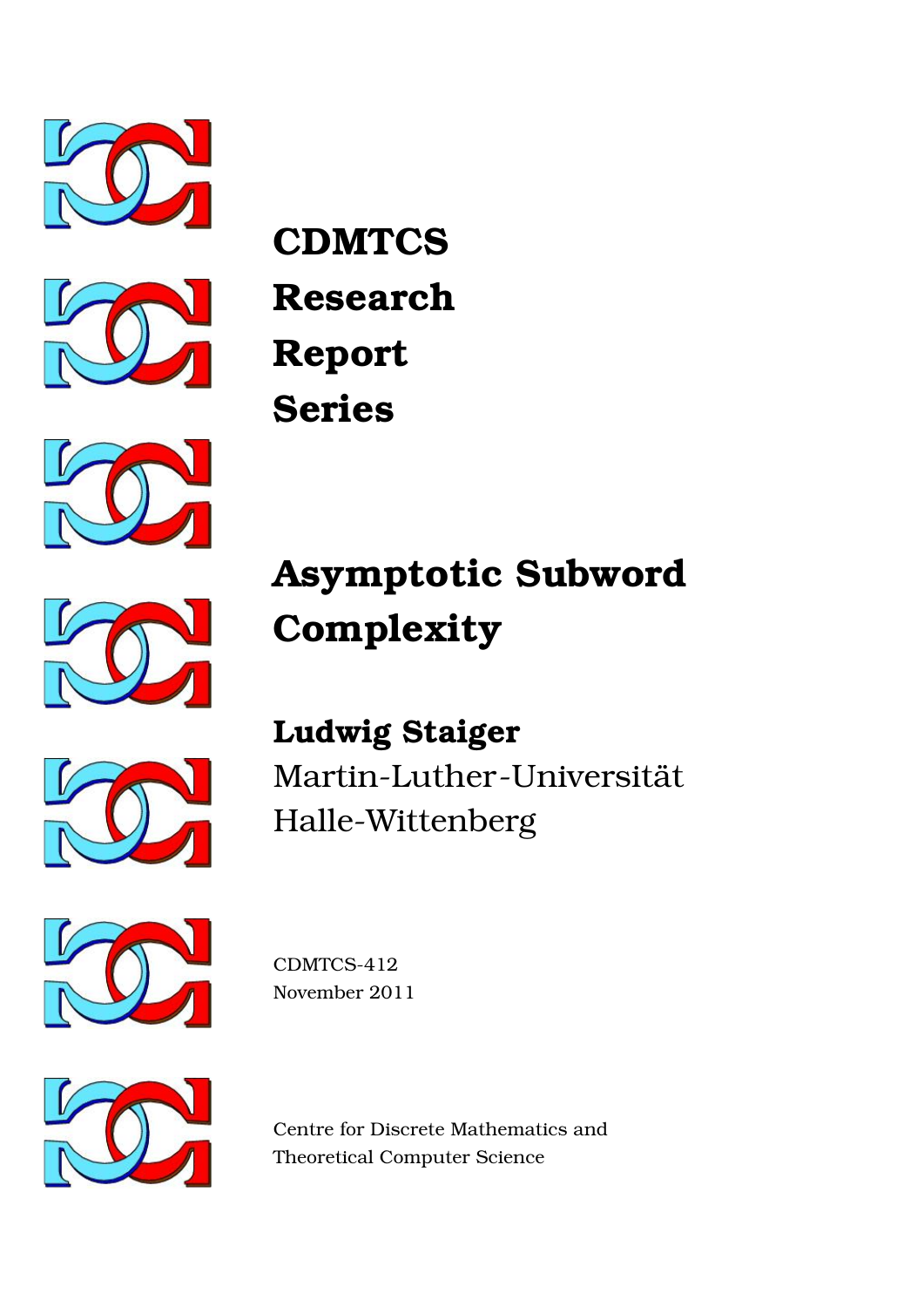# **Asymptotic Subword Complexity**

# *Ludwig Staiger*<sup>∗</sup>

```
Martin-Luther-Universitat Halle-Wittenberg ¨
                 Institut für Informatik
von-Seckendorff-Platz 1, D–06099 Halle (Saale), Germany
```
#### **Abstract**

The subword complexity of an infinite word *ξ* is a function  $f(\xi, n)$  returning the number of finite subwords (factors, infixes) of length *n* of *ξ*. In the present paper we investigate infinite words for which the set of subwords occurring infinitely often is a regular language. Among these infinite words we characterise those which are eventually recurrent.

Furthermore, we derive some results comparing the asymptotics of  $f(\xi, n)$  to the information content of sets of finite or infinite words related to *ξ*. Finally we give a simplified proof of Theorem 6 of [\[Sta98\]](#page-17-0).

<sup>∗</sup>email: **staiger@informatik.uni-halle.de**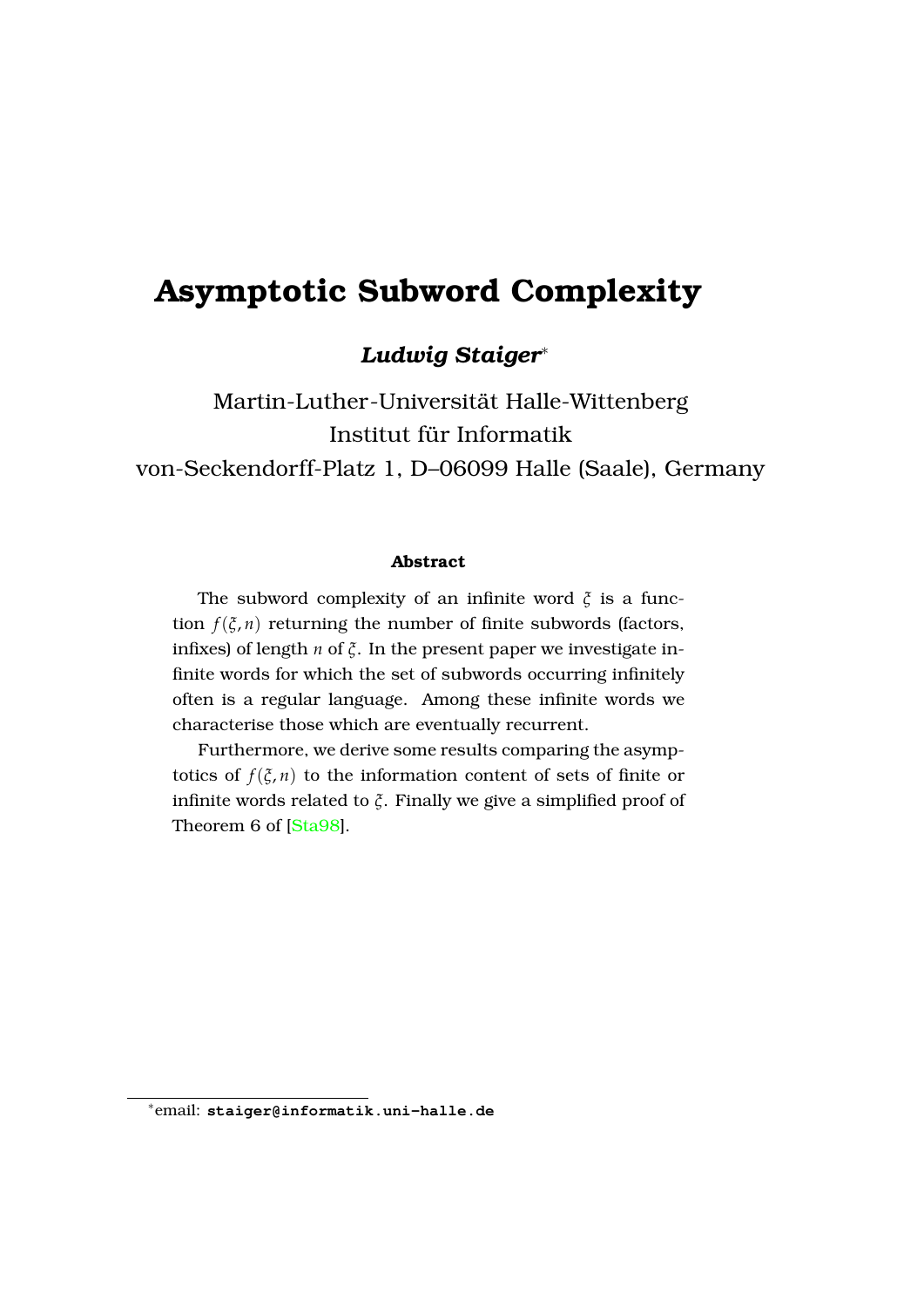# **Contents**

| 1 Notation                                                              | 4              |
|-------------------------------------------------------------------------|----------------|
| 2 The Languages of Subwords                                             | 5              |
| 2.1 Subword Complexity and Asymptotic Subword Com-                      |                |
|                                                                         | 6              |
| 3 The Entropy of Languages                                              | 7              |
| 3.1 The entropy of regular languages                                    | $\overline{7}$ |
| 3.2 Entropy of languages and Hausdorff dimension                        | 9              |
| 4 Maximum Subword Complexity in Regular $\omega$ -languages             | 10             |
| 4.1 Eventually recurrent $\omega$ -words with regular $T_{\infty}(\xi)$ | 12             |
| 4.2 A new proof of Theorem 6 of [Sta98]                                 | 14             |
|                                                                         |                |

Following [\[Mar04\]](#page-16-0) the subword complexity of an infinite word *ξ* is a function  $f(\xi, n)$  returning the number of finite subwords (factors, infixes) of *ξ* having length *n*. It was mainly investigated for infinite words of low complexity (see [\[BK03,](#page-15-0) [Mar04\]](#page-16-0) or the book [\[AS03\]](#page-15-1)). However [\[Mar04,](#page-16-0) Question 2] asked for the general complexity of quasiperiodic infinite words. An answer on their maximally possible complexity was given in [\[PS10\]](#page-16-1) showing that this complexity satisfies  $f(\xi, n) \leq_{\text{ae}} c \cdot t_p^n$  where  $t_p$  is the smallest Pisot number. Moreover, for quasiperiodic infinite words with maximal subword complexity the set of factors form a regular language.

The aim of our paper is to investigate in more detail those infinite words whose set of factors occurring infinitely often is a regular language. Therefore, in contrast to [\[BK03\]](#page-15-0) and [\[AS03\]](#page-15-1) we are mainly interested in infinite words *ξ* whose subword complexity  $f(\xi, n)$  is not bounded by a subexponential function.

In the case of exponentially growing subword complexity the results of [\[Sta93\]](#page-16-2) and [\[Sta98\]](#page-17-0) show a close connection between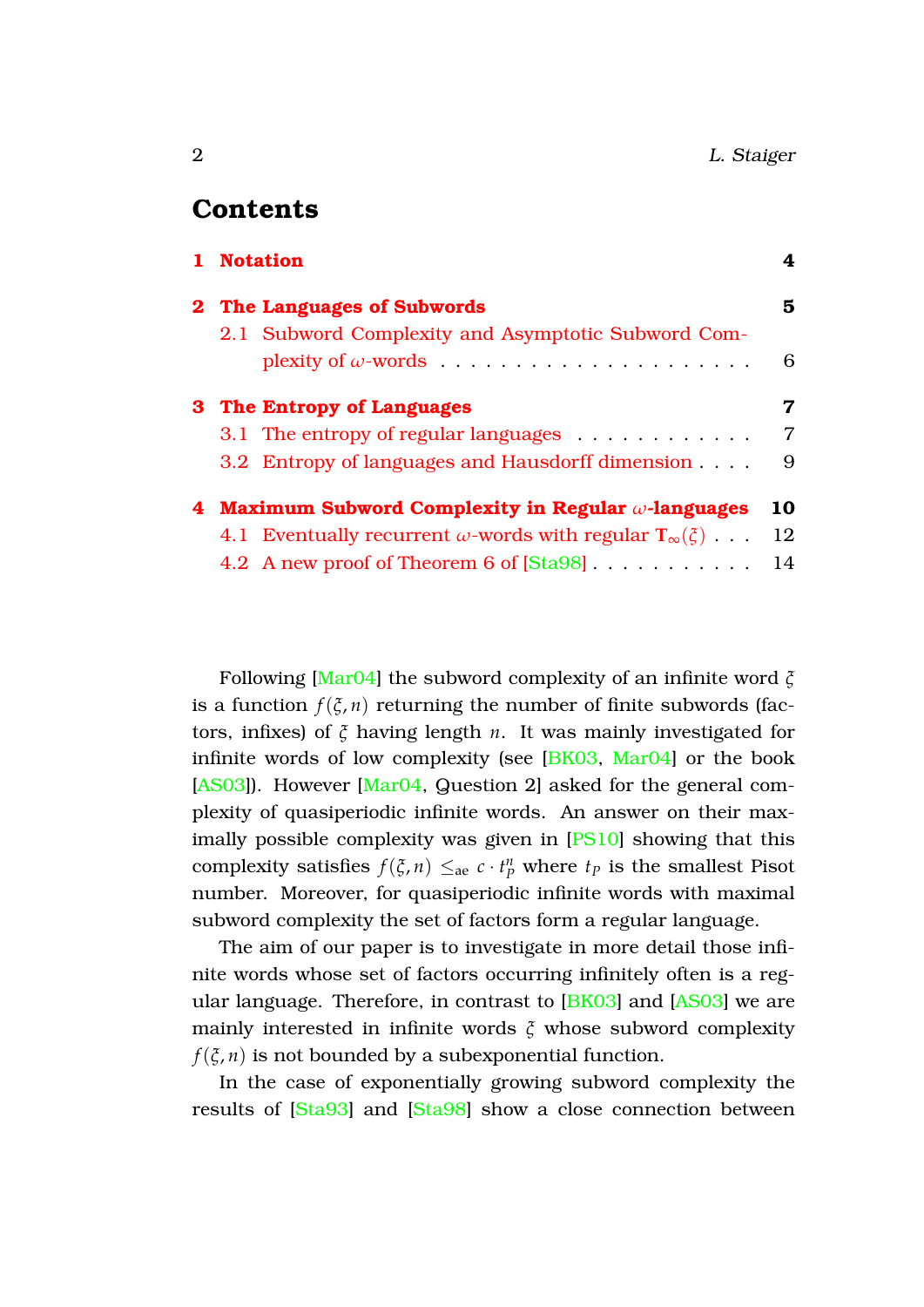the growth of  $f(\xi, n)$  and the Hausdorff dimension of regular  $\omega$ languages containing the infinite word *ξ*. Using this connection we prove that every infinite word having a regular subword language satisfies the condition  $f(\xi, n) \approx c \cdot t_{\xi}^n$ *ξ* for a suitable real number *t<sup>ξ</sup>* .

As a consequence we obtain a simplified proof of Theorem 6 of [\[Sta98\]](#page-17-0). This theorem states, roughly speaking, that finite automata cannot distinguish one-sided eventually recurrent infinite words having the same set of infinitely often occurring factors provided this set of factors is a regular language. A more general re-sult for two-sided infinite words had been obtained earlier [\[Sem84,](#page-16-3)] [PS86\]](#page-16-4).

After introducing some necessary notation in Section [2](#page-5-0) we derive some basic facts on infinite words having a regular language of infinitely often occurring factors. Moreover, the concept of asymptotic subword complexity of infinite words is introduced. This concept proves to be useful in the following.

The entropy of languages known from [\[CM58,](#page-15-2) [Kui70,](#page-16-5) [HPS92\]](#page-15-3) is closely related to asymptotic subword complexity. In Section [3](#page-7-0) we derive some elementary properties an also some results relating the entropy of languages to the Hausdorff dimension of *ω*-languages are presented (cf. also [\[Sta89,](#page-16-6) [Sta93\]](#page-16-2)). These facts are used to derive our results in the last section. Here we give a characterisation of eventually recurrent infinite words having a regular language of infinitely often occurring subwords. From this characterisation several conditions necessary or sufficient for an infinite word to be eventually recurrent are obtained. Finally, we give a simple proof of Theorem 6 of [\[Sta98\]](#page-17-0).

The previous proof in [\[Sta98\]](#page-17-0) uses considerations involving Hausdorff measure. In the present paper we circumvent these measuretheoretic considerations confining to language-theoretic results only, although we make implicitly use of the close connection between the entropy of languages and Hausdorff dimension.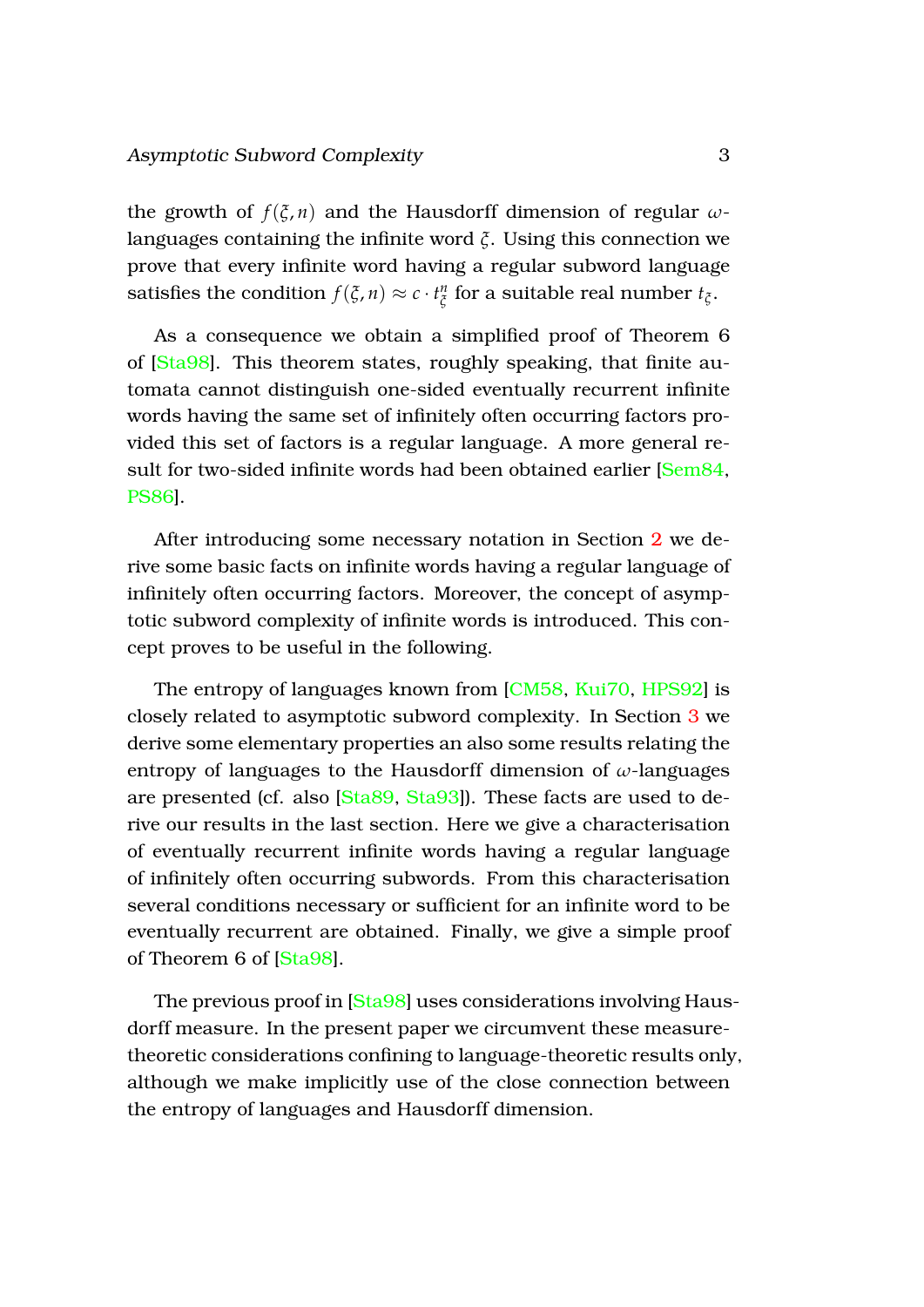# <span id="page-4-0"></span>**1 Notation**

In this section we introduce the notation used throughout the paper. By  $N = \{0, 1, 2, ...\}$  we denote the set of natural numbers. Let *X* be an alphabet of cardinality  $|X| = r \geq 2$ . By  $X^*$  we denote the set of finite words on *X*, including the *empty word*  $e$ , and  $X^{\omega}$  is the set of infinite strings ( $\omega$ -words) over *X*. Subsets of  $X^*$  will be referred to as *languages* and subsets of *X <sup>ω</sup>* as *ω-languages*.

For  $w \in X^*$  and  $\eta \in X^* \cup X^{\omega}$  let  $w \cdot \eta$  be their *concatenation*. This concatenation product extends in an obvious way to subsets  $W \subseteq X^*$  and  $B \subseteq X^* \cup X^{\omega}$ . For a language *W* let  $W^* := \bigcup_{i \in \mathbb{N}} W^i$ , and let  $W^\omega := \{w_1 \cdots w_i \cdots : w_i \in W \setminus \{e\}\}$  the set of infinite strings formed by concatenating words in *W*.

We denote by  $B/w := \{ \eta : w \cdot \eta \in B \}$  the *left derivative* of the set  $B \subseteq X^* \cup X^\omega$ . As usual a language  $W \subseteq X^*$  is *regular* provided it is accepted by a finite automaton. An equivalent condition is that its set of left derivatives  $\{W/w : w \in X^*\}$  is finite. In the sequel we assume the reader to be familiar with basic facts of language theory.

Furthermore  $|w|$  is the *length*<sup>[1](#page-4-1)</sup> of the word  $w \in X^*$  and  $\text{pref}(B)$ is the set of all finite prefixes of strings in  $B \subseteq X^* \cup X^{\omega}$ . We shall abbreviate  $w \in \text{pref}(\eta)$   $(\eta \in X^* \cup X^{\omega})$  by  $w \sqsubseteq \eta$ .

 $\mathbf{T}(B) := \bigcup_{w \in X^*} \mathbf{pref}(B/w)$  is set of infixes (factors) of words in  $B \subseteq X^* \cup X^\omega$ , and for an infinite word  $\xi \in X^\omega$  its sets of factors  $\mathrm{occurring}$  infinitely often is  $\mathbf{T}_{\infty}(\xi) := \bigcap_{w \sqsubset \xi} \mathbf{T}(\xi/w).$ 

As usual a language  $V \subseteq X^*$  is called a *code* provided  $w_1 \cdots w_l =$  $v_1 \cdots v_k$  for  $w_1, \ldots, w_l, v_1, \ldots, v_k \in V$  implies  $l = k$  and  $w_i = v_i$ . A code *V* is said to be a *prefix code* provided  $v \subseteq w$  implies  $v = w$  for  $v, w \in V$ .

<span id="page-4-1"></span><sup>&</sup>lt;sup>1</sup>Since there is no danger of confusion, the length  $|w|$  of a word  $w \in X^*$  is denoted in the same way as the cardinality |*M*| of a set *M*.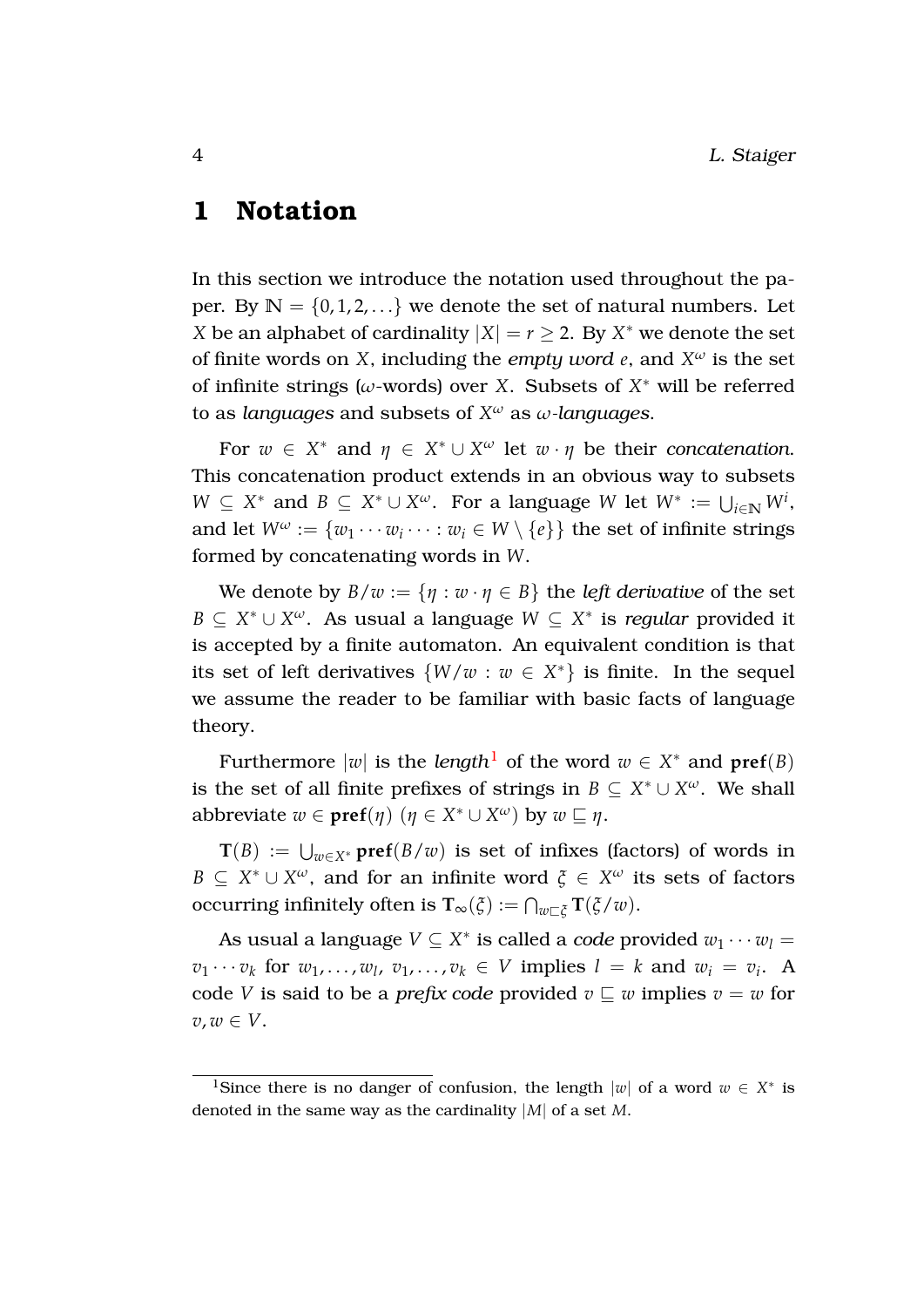# <span id="page-5-0"></span>**2 The Languages of Subwords**

In this part, we consider, for an infinite word  $\xi \in X^\omega$ , the languages of subwords **T**( $\zeta$ ) and of subwords occurring infinitely often **T**<sub>∞</sub>( $\zeta$ ), respectively.

For the tails (suffixes) of *ξ* we have the following obvious inclusion.

<span id="page-5-1"></span>
$$
\mathbf{T}(\xi/w) \supseteq \mathbf{T}(\xi/v) \text{ whenever } w \sqsubseteq v \tag{1}
$$

Thus the family  $(\mathbf{T}(\xi/w))_{w\sqsubset \xi}$  is an infinite decreasing chain of languages, and the infinite intersection  $\mathbf{T}_\infty(\tilde{\zeta}):=\bigcap_{w\sqsubset\tilde{\zeta}}\mathbf{T}(\tilde{\zeta}/w)$  consists of all subwords occurring infinitely often in *ξ*.

It depends on the *ω*-word *ξ* whether the chain in Eq. [\(1\)](#page-5-1) is stationary or not. If the family  $(\mathbf{T}(\xi/v))_{v\sqsubset \xi}$  is stationary, that is, there is a prefix  $v \text{ }\subset \xi$  such that  $\text{T}(\xi/v) = \text{T}_\infty(\xi)$ , we will refer to the  $ω$ -word  $ξ ∈ X<sup>ω</sup>$  as *eventually recurrent*<sup>[2](#page-5-2)</sup> (see [\[Tho05\]](#page-17-1)).

Next we consider the case when one of the languages  $T(\xi/w)$ is a regular language. To this end we derive the following relation between  $\mathbf{T}(\xi)/v$  and  $\mathbf{T}(\xi/v)$ .

**Lemma 1** *Let*  $v \rightharpoonup \zeta$ *. Then*  $\mathbf{T}(\zeta)/v \rightharpoonup \mathbf{T}(\zeta/v) = \mathbf{T}(\mathbf{T}(\zeta)/v)$ *.* 

*Proof.* If  $u \in T(\xi)/v$  then  $vu \in T(\xi)$  and thus there is a w such that  $wvu \sqsubset \xi$ . Since  $v \sqsubset \xi$ , we have also  $v \sqsubseteq wv$ . Consequently,  $wv = v\bar{w}$  for some  $\bar{w}$ , and we obtain  $v\bar{w}u \sqsubset \tilde{\zeta}$ , that is,  $u \in \mathbf{T}(\tilde{\zeta}/v)$ .

**T**(*ξ*)/*v* ⊆ **T**(*ξ*/*v*) implies **T**(**T**(*ξ*)/*v*) ⊆ **T**(*ξ*/*v*), so it suffices to show  $T(\xi/v) \subseteq T(T(\xi)/v)$ . Let  $u \in T(\xi/v)$ . Then there is a  $\bar{w} \in$ *X*<sup>\*</sup> such that  $v\bar{w}u \subset \xi$ . Consequently,  $\bar{w}u \in \mathbf{T}(\xi)/v$ , whence  $u \in$  $\mathbf{T}(\mathbf{T}(\xi)/v)$ .

As in [\[Sta98\]](#page-17-0) we refer to an *ω*-word *ξ* ∈ *X <sup>ω</sup>* as *infix-regular* provided there is a prefix  $w \nightharpoonup \xi$  such that  $\mathbf{T}(\xi/w)$  is a regular language. The following lemma yields a connection between infix-regular *ω*-words and eventually recurrent *ω*-words.

<span id="page-5-2"></span><sup>&</sup>lt;sup>2</sup>An *ω*-word  $\zeta$  is referred to as *recurrent* iff  $T_{\infty}(\zeta) = T(\zeta)$ . This resembles the notion of recurrence for **Z**-words as considered in [\[Sem84,](#page-16-3) [PS86\]](#page-16-4).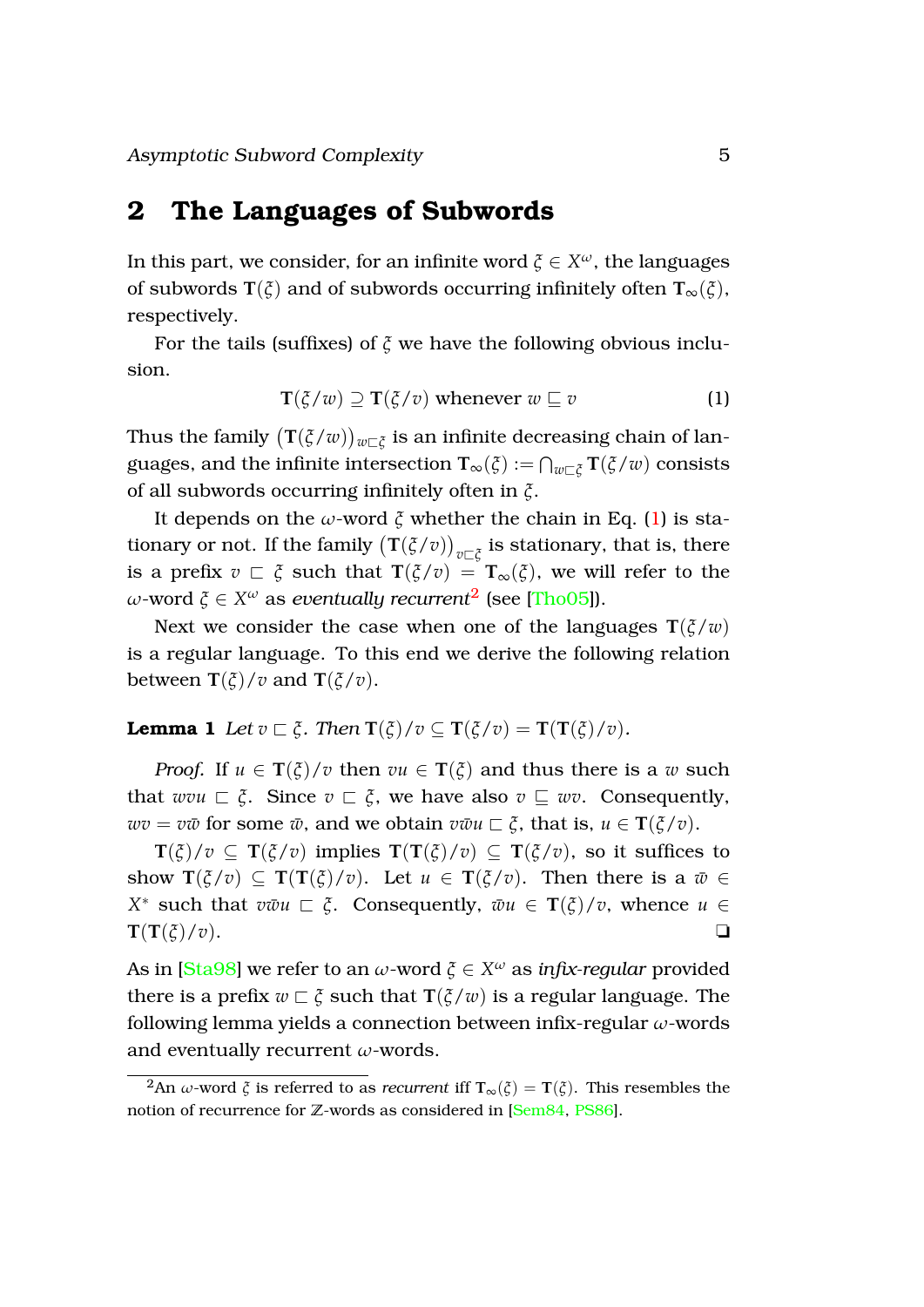**Lemma 2** *An ω-word ξ* ∈ *X <sup>ω</sup> is a infix-regular ω-word if and only if ξ is eventually recurrent and* **T**∞(*ξ*) *is a regular language.*

*Proof.* Let *ξ* ∈ *X <sup>ω</sup>* be infix-regular. Then in Lemma 5 of [\[Sta98\]](#page-17-0) it is shown that there is a  $w' \sqsubset \xi$  such that  $\mathbf{T}(\xi/w')$  is a regular language and  $\mathbf{T}(\xi/w') = \mathbf{T}_\infty(\xi)$ .

The other direction is follows from the definition and the fact that  $\mathbf{T}_{\infty}(\xi)$  is a regular language.  $\Box$ 

#### **Corollary 1** *If*  $T(\xi)$  *is regular then*  $T_{\infty}(\xi)$  *is also regular.*

It should be noted that not every *ω*-word  $\zeta$  for which  $\mathbf{T}_{\infty}(\zeta)$  is a regular language is eventually recurrent. The following example shows that  $T_{\infty}(\xi)$  might be regular, although none of the sets **T**( $\xi/w$ ),  $w \sqsubset \xi$ , is regular.

<span id="page-6-3"></span>**Example 1** Consider  $\xi_0 := \prod_{i=1}^{\infty} a^i \cdot b$ . Then  $\mathbf{T}_{\infty}(\xi_0) = a^* \cup a^* \cdot b \cdot a^*$ , but, for every  $w \sqsubset \xi_0$ , the intersection  $\mathbf{T}(\xi_0/w) \cap b \cdot a^* \cdot b \cdot a^* \cdot b$  is a non-regular language of the form  $\{b \cdot a^i \cdot b \cdot a^{i+1} \cdot b : i \in \mathbb{N} \wedge i \geq c_w\},$ hence  $\mathbf{T}(\xi_0/w)$  is also non-regular.  $\Box$ 

# <span id="page-6-0"></span>**2.1 Subword Complexity and Asymptotic Subword Complexity of** *ω***-words**

The *subword complexity* of an infinite word  $\zeta$  is the function  $f(\zeta, n) :=$  $|T(\xi) \cap X^n|$ . In this section we focus on the growth of the function *f*(*ξ*, *n*), in particular, on the real number  $\lambda_{\xi}$  for which  $\lim_{n\to\infty} \left(\frac{f(\xi,n)}{\lambda_{\xi}+\varepsilon}\right)^n$  = 0 and  $\lim_{n \to \infty} \left( \frac{f(\xi, n)}{\lambda_{\xi} - \varepsilon} \right)^n = \infty$ . [3](#page-6-1).

<span id="page-6-2"></span>First observe the following simple property for eventually recurrent *ω*-words.

**Lemma 3** *If*  $\xi \in X^{\omega}$  *and*  $\mathbf{T}(\xi/w_0) = \mathbf{T}_{\infty}(\xi)$  *then*  $f(\xi,n) \leq |w_0| +$  $|{\bf T}_{\infty}(\xi) \cap X^n|.$ 

<span id="page-6-1"></span><sup>&</sup>lt;sup>3</sup>We have to express this fact in the complicated manner because the growth of *f*( $\xi$ , *n*) need not behave like  $c \cdot \lambda_{\xi}^n$ .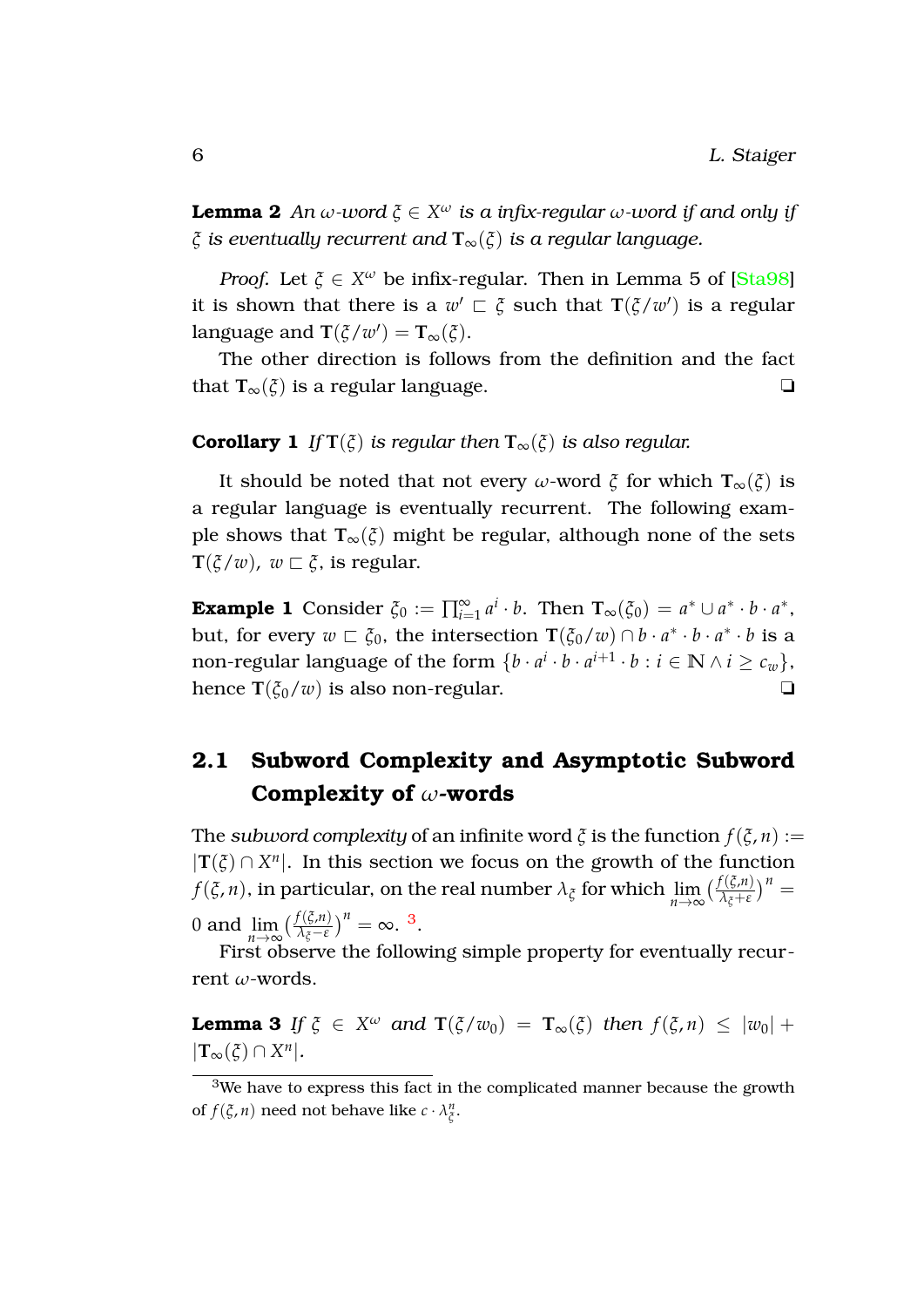*Proof.* This follows from the fact that every infix of length *n* of *ξ* is an infix of  $\zeta/w_0$  or an infix of the length  $|w_0| + n - 1$  prefix of  $\zeta$ .  $\Box$ Along with the subword complexity we consider the *asymptotic subword complexity*  $\tau(\xi)$  of an *ω*-word  $\xi$ . This quantity is defined as the logarithm of the real number *λ<sup>ξ</sup>* .

$$
\tau(\xi) := \lim_{n \to \infty} \frac{\log_{|X|} f(\xi, n)}{n}
$$
 Definition 1 (Asymptotic subword complexity)

Since  $f(\xi, n+m) \leq f(\xi, n) \cdot f(\xi, m)$ , the limit in Definition [1](#page-7-2) exists and equals  $\tau(\xi) = \inf \left\{ \frac{\log_{|X|} f(\xi, n)}{n} \right\}$  $\left\{\frac{f(\zeta,n)}{n} : n \in \mathbb{N}\right\}$ . Moreover, we have the following relation between  $f(\xi, n)$  and  $|\mathbf{T}_{\infty}(\xi) \cap X^n|$  (see [\[Sta93,](#page-16-2) Eq. (5.2)]).

<span id="page-7-4"></span><span id="page-7-2"></span>
$$
\tau(\xi) = \lim_{n \to \infty} \frac{\log_{|X|} |\mathbf{T}_{\infty}(\xi) \cap X^n|}{n}
$$
 (2)

# <span id="page-7-0"></span>**3 The Entropy of Languages**

Closely related with the asymptotic subword complexity is the con-cept of the entropy of languages introduced in [\[CM58\]](#page-15-2). Let  $W \subseteq X^*$ . Then the quantity

<span id="page-7-3"></span>
$$
H_W := \limsup_{n \to \infty} \frac{\log_{|X|} \max\{1, |W \cap X^n|\}}{n}
$$
 (3)

is referred to as the *entropy* of the language *W*. Eq. [\(3\)](#page-7-3) strongly resembles Eq. [\(2\)](#page-7-4). Since the limit need not exist, we use the limit superior instead, and the additional 1 in the numerator is added to ensure that  $H_W = 0$  for finite languages *W*. For more details on the entropy of languages see also [\[Kui70,](#page-16-5) [HPS92,](#page-15-3) [Sta05\]](#page-17-2).

## <span id="page-7-1"></span>**3.1 The entropy of regular languages**

Next we derive some properties of the entropy of regular languages (cf. also [\[Eil74,](#page-15-4) [Sta93\]](#page-16-2)).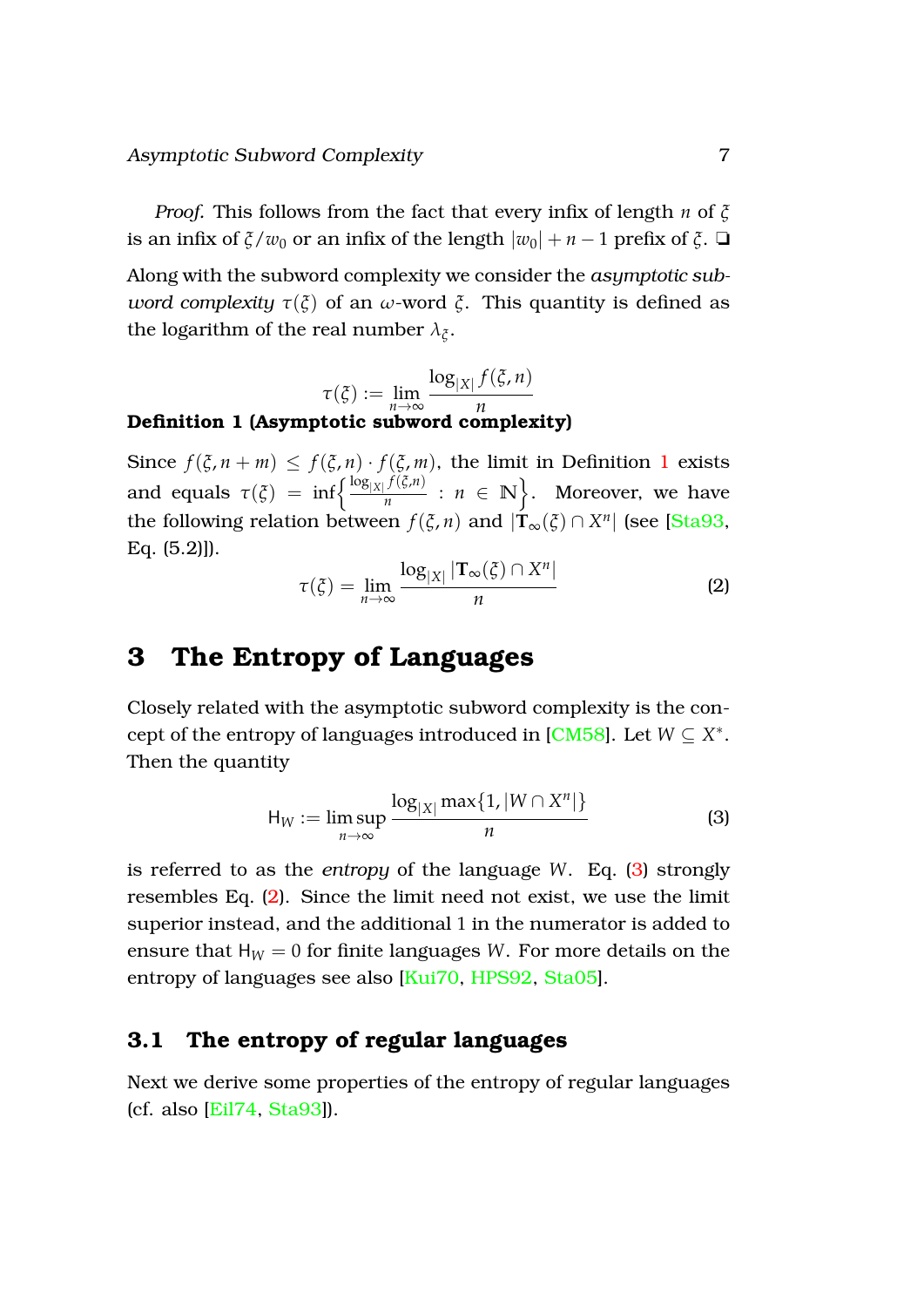We start with some easily derived relations between the number of words in a regular language and the number of its subwords.

**Lemma 4** *If*  $W \subseteq X^*$  *is a regular language then there is a*  $k \in \mathbb{N}$ *such that*

<span id="page-8-2"></span><span id="page-8-0"></span>
$$
|W \cap X^n| \leq |\mathbf{T}(W) \cap X^n| \leq \frac{k}{2} \cdot \sum_{i=0}^k |W \cap X^{n+i}|.
$$

As a suitable *k* one may choose twice the number of states of an automaton accepting the language  $W \subseteq X^*$ .

A first consequence of Lemma [4](#page-8-0) is the following.

**Corollary 2** *Let W* ⊆ *X* <sup>∗</sup> *be a non-empty regular language. Then*  $H_{\mathbf{T}(W)} = H_{\mathbf{pref}(W)} = H_W$ .

Corollary 4 of [\[Sta85\]](#page-16-7) shows a more precise bound for the number of words in regular star languages *W*<sup>∗</sup> ⊆ *X* ∗ .

**Lemma 5** *For every regular language W* ⊆ *X* ∗ *there are constants*  $c_1, c_2 > 0$  *and a*  $\lambda$ ,  $0 \leq \lambda \leq |X|$ , *such that* 

<span id="page-8-1"></span>
$$
c_1 \cdot \lambda^n \leq |\mathbf{pref}(W^*) \cap X^n| \leq c_2 \cdot \lambda^n.
$$

A consequence of Lemma [4](#page-8-0) is that  $|\textbf{T}(W) \cap X^n| \leq k \cdot |\textbf{pref}(W) \cap X^{n+k}|.$ Thus Lemma  $\bf 5$  $\bf 5$  holds also (with constant  $k\cdot c_2\cdot |X|^k$  instead of  $c_2$ ) for **T**(*W*<sup>∗</sup> ).

In order to obtain a relation between H*<sup>W</sup>* and H*W*<sup>∗</sup> we consider, for a language  $W \subseteq X^*$ , the generating function  $S_W(t) := \sum_{i \in \mathbb{N}} |W \cap$  $X^i|\cdot t^i$ . It is well-known (cf. [\[Kui70\]](#page-16-5)) that  $\textsf{H}_W=-\log_{|X|}\sup\{t:0\leq t\}$ *t* ≤ 1 ∧ S<sub>*W*</sub>(*t*) < ∞}. Moreover, for regular languages *W*, the function  $S_W(t)$  is a rational function [\[CM58,](#page-15-2) [Eil74\]](#page-15-4), that is, in particular, if  $W \neq \emptyset$  there is always a value  $\mathbf{t}_1 < |X|^{-H_W}$  such that  $S_W(\mathbf{t}_1) = 1$ .

<span id="page-8-3"></span>For codes  $V \subseteq X^*$  we have  $S_{V^*}(t) = (1 - S_V(t))^{-1}$ , and consequently,  $H_{V^*} = -\log_{|X|} \mathbf{t}_1$  whenever  $\mathbf{t}_1 < |X|^{-H_V}$ . Thus we have the following.

**Lemma 6** *Let*  $\emptyset \neq V \subseteq X^*$  *be a regular language and simultaneously a code. Then*  $H_{V^*} > H_V$ *.*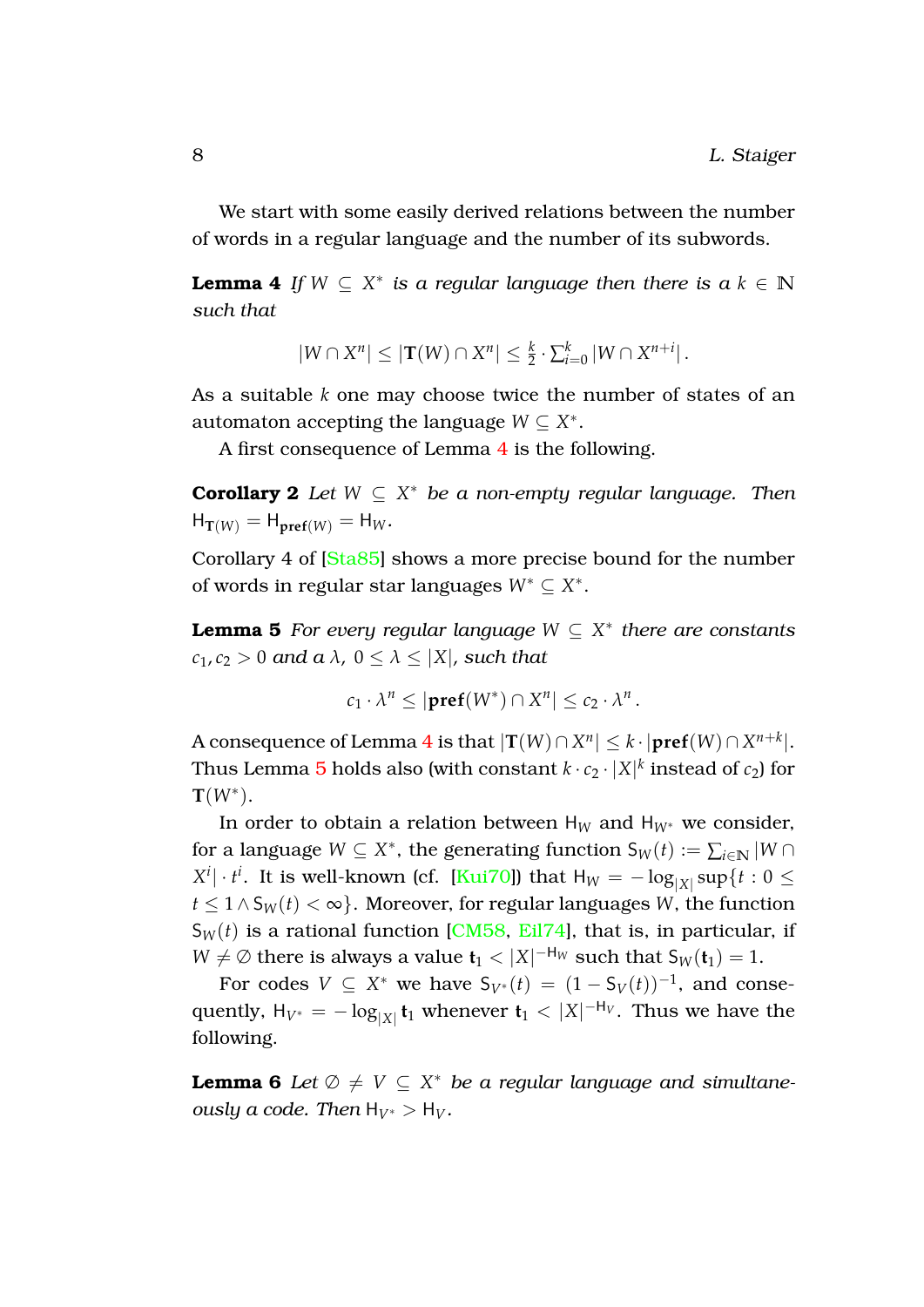<span id="page-9-2"></span>**Proposition 1** *If V is a regular code,*  $v \in V$  *and*  $W = V \setminus \{v\}$  *then*  $H_{W^*} < H_{V^*}$ .

*Proof.* Since *V* is regular, there is a value  $t_1$  such that  $S_V(t_1) = 1$ , that is,  $H_{V^*} = -\log_{|X|} t_1$ .

We use the inequality  $S_W(t) < S_V(t)$  which holds for  $0 \le t <$  $|X|^{-H_V}$  and the fact that *W* is also a regular code. Then the value  $t'$ 1 for which  $\mathsf{S}_W(\mathsf{t}_1')$  $\mathbf{t}'_1$ ) = 1 satisfies  $\mathbf{t}_1 < \mathbf{t}'_1$  $\frac{1}{1}$ , and the assertion follows.  $\Box$ 

<span id="page-9-1"></span>We conclude this part with the following connection between the asymptotic subword complexity  $\tau(\xi)$  and the entropy of regular languages containing **pref**(*ξ*).

**Theorem 1**  $\tau(\xi) = \inf \{ H_W : W \text{ is regular } \wedge \text{pref}(\xi) \subseteq \text{pref}(W) \}$ 

*Proof.* The inequality  $\tau(\xi) \leq H_W$  follows from  $\tau(\xi) = H_{\mathbf{T}(\xi)}$ ,  $\mathbf{T}(\xi) \subseteq$ **T**(*W*) and Corollary [2.](#page-8-2)

Since  $\tau(\xi) = \inf \left\{ \frac{\log_{|X|} f(\xi, n)}{n} \right\}$  $\frac{f(\xi,n)}{n}$  :  $n \in \mathbb{N}$ , the relations  $pref(\xi) \subseteq$  $\mathbf{pref}((\mathbf{T}(\xi)\cap X^n)^*)$ , for  $n>0$ , and  $\mathsf{H}_{(\mathbf{T}(\xi)\cap X^n)^*}=\frac{\log_{|X|}f(\xi,n)}{n}$  $\frac{f(s)}{n}$  show the other inequality. ❏

## <span id="page-9-0"></span>**3.2 Entropy of languages and Hausdorff dimension**

In the next sections we will see that the asymptotic subword complexity of an *ω*-word *ξ* is closely related to the Hausdorff dimension of certain *ω*-languages containing *ξ*. To this end we derive here some properties of the entropy of languages and the Hausdorff dimension of related *ω*-languages.

The usual definition of Hausdorff dimension (see e.g. [\[Fal90,](#page-15-5) [Sta93\]](#page-16-2)) is based on measure theoretical notions. Here we avoid this and refer instead to a characterisation via the entropy of languages given in Eq.  $(3.11)$  of  $[Sta93]$ .

**Definition 2** Let *F* ⊆ *X <sup>ω</sup>*. Then

$$
\dim_{\mathrm{H}} F := \inf \{ \mathsf{H}_W : W \subseteq X^* \wedge F \subseteq \{ \xi : |\mathbf{pref}(\xi) \cap W| = \infty \} \}
$$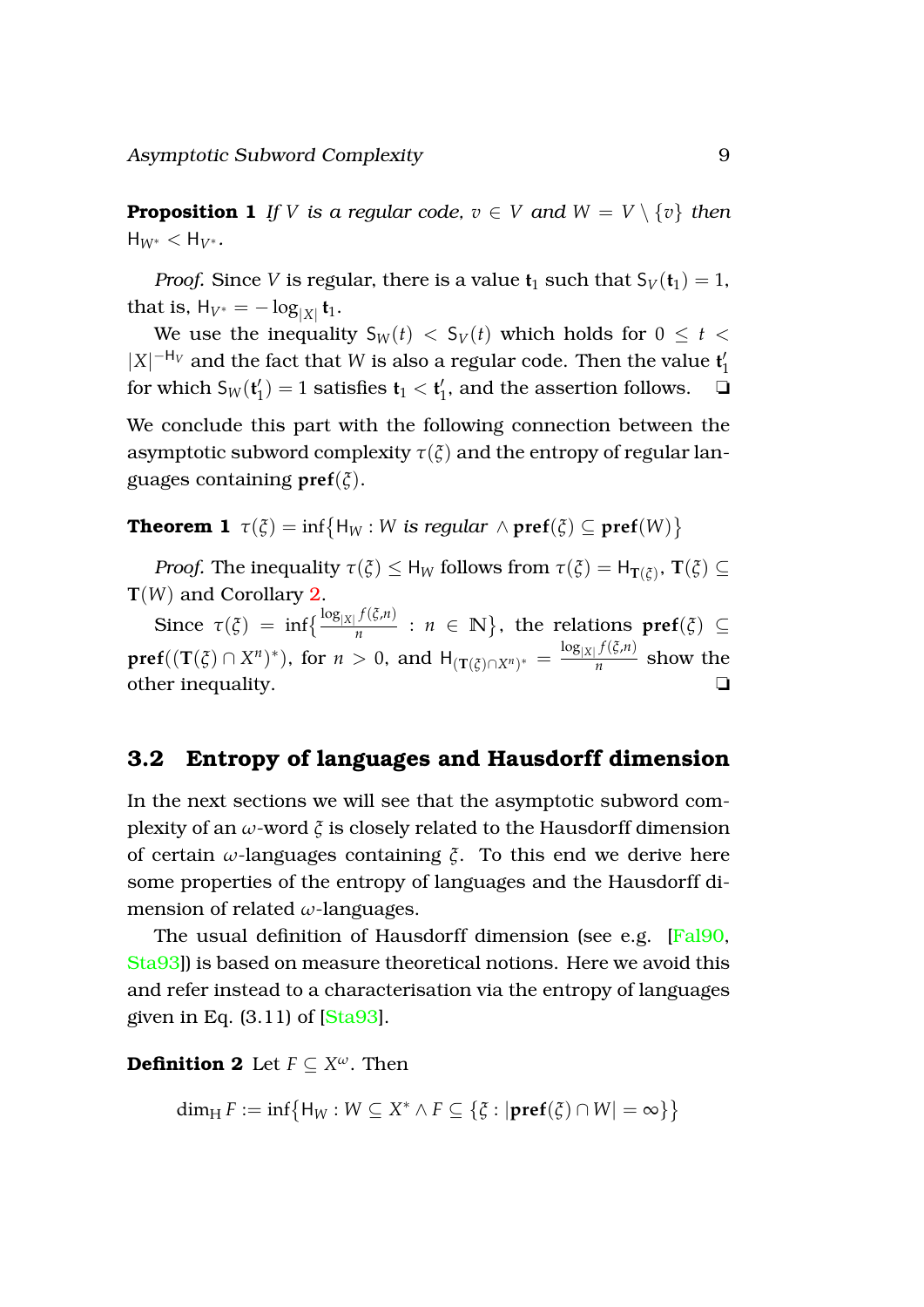is referred to as the *Hausdorff dimension* of the set *F*.

We mention the following well-known stability property of the Hausdorff dimension.

<span id="page-10-1"></span>
$$
\dim_{\mathrm{H}} \bigcup_{i \in \mathbb{N}} F_i = \sup \{ \dim_{\mathrm{H}} F_i : i \in \mathbb{N} \}
$$
\n(4)

In what follows we shall use Eq. [\(4\)](#page-10-1) mainly to show that  $F' \subseteq F$ implies  $\dim_\text{H} F' \leq \dim_\text{H} F$  or that  $\dim_\text{H} W \cdot F = \dim_\text{H} F$  when  $W \neq \emptyset$ .

Next we consider the *limit* (or *adherence*) *ls*  $W := \{ \xi : \text{pref}(\xi) \subseteq$  $\text{pref}(W)$ }  $\subseteq X^{\omega}$  of a language  $W \subseteq X^*$ .

For languages of the form  $T(V)$  the language itself and its limit *ls* **T**(*V*) satisfy **pref**(*ls* **T**(*V*)) = **T**(*V*), **T**(*V*)  $\supset$  **T**(*V*)/*v* and *ls* **T**(*V*)  $\supset$  $(\text{ls } T(V))/v$ , for  $v \in X^*$ . Then one can apply Theorem 6 of [\[Sta89\]](#page-16-6) and obtains

<span id="page-10-2"></span>
$$
\dim_{\mathrm{H}} \mathbf{ls} \mathbf{T}(V) = \mathsf{H}_{\mathbf{T}(V)}.
$$
\n(5)

In view of Corollary [2](#page-8-2) our Eq. [\(5\)](#page-10-2) implies  $\dim_H \text{ls} W \leq H_W$  for regular languages  $W \subseteq X^*$ . Furthermore, the Hausdorff dimension of the *ω*-power *V<sup>ω</sup>* equals the entropy of *V*<sup>∗</sup> (see Eq. (6.2) of [\[Sta93\]](#page-16-2)).

<span id="page-10-4"></span><span id="page-10-3"></span>
$$
\dim_{\mathrm{H}} V^{\omega} = \mathsf{H}_{V^*} \tag{6}
$$

Now Corollary [2,](#page-8-2) Eqs. [\(5\)](#page-10-2), [\(6\)](#page-10-3) and Lemma [6](#page-8-3) yield the following.

**Corollary 3** *Let*  $V \subseteq X^*$  *be a regular language. Then*  $\dim_H \textbf{ls} V \leq$  $\dim_\text{H} V^\omega$ , and if, moreover, V is a code then  $\dim_\text{H} \textbf{ls} V < \dim_\text{H} V^\omega$ .

# <span id="page-10-0"></span>**4 Maximum Subword Complexity in Regular** *ω***-languages**

In this section we derive the announced above results on eventually recurrent *ω*-words having a regular language of infinitely often occurring subwords. To this end we investigate the relations between the asymptotic subword complexity *τ*(*ξ*) of an *ω*-word *ξ* and its containment in  $\omega$ -languages of a special shape. Here we consider the class of regular *ω*-languages (see [\[Sta97a,](#page-16-8) [Tho90\]](#page-17-3)), that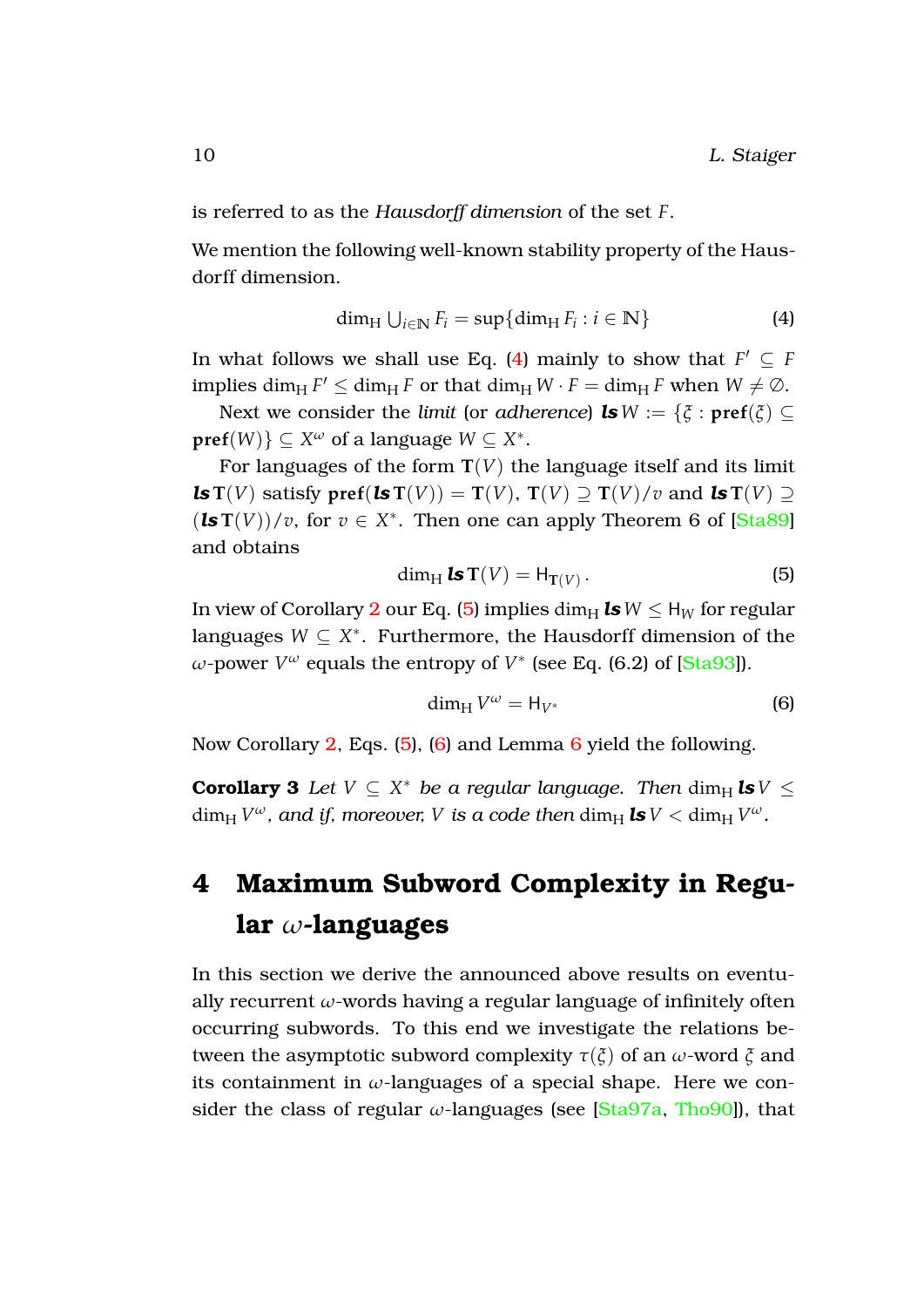is, the class of *ω*-languages accepted by finite automata. This class of regular *ω*-languages is closely related to regular languages.

As usual an  $\omega$ -language  $F \subseteq X^\omega$  is referred to as *regular* provided there are an  $n \in \mathbb{N}$  and regular languages  $W_i, V_i \subseteq X^*$  such that

$$
F=\bigcup_{i=1}^n W_i\cdot V_i^{\omega}.
$$

Here the languages  $V_i$  can be chosen to be prefix codes (see [\[Cho74\]](#page-15-6)). We mention still that the class of regular *ω*-languages is closed under Boolean operations (see [\[Sta97a,](#page-16-8) [Tho90\]](#page-17-3)).

In the sequel we need the identity

<span id="page-11-3"></span>**ls** 
$$
V^* = V^\omega \cup V^* \cdot \text{ls } V \text{ for } V \subseteq X^*
$$
 (7)

which can be found in [\[Sta97b\]](#page-17-4) and the fact that *ls V* is a regular *ω*-language whenever *V* is a regular language (see [\[Sta93,](#page-16-2) [Sta97a\]](#page-16-8)).

Then the following relation between the asymptotic subword complexity and the Hausdorff dimension of regular *ω*-languages can be proved.

$$
\tau(\xi) = \inf\{\dim_{\mathrm{H}} F : F \subseteq X^{\omega} \wedge F \text{ is regular } \wedge \xi \in F\}
$$
 (8)

*Proof.* Since  $\xi \in \mathbf{ls}W$  if and only if  $\mathbf{pref}(\xi) \subseteq \mathbf{pref}(W)$  and  $\mathbf{ls}W$ is regular provided *W* is regular, the inequality " $\geq$ " follows from Theorem [1](#page-9-1) and Eq. [\(5\)](#page-10-2), and the reverse inequality is Proposition 5.4 of  $[Sta93]$ .

<span id="page-11-0"></span>We proceed with a relation between  $\mathbf{T}_\infty(\tilde{\zeta})$  and an  $\omega$ -power  $V^\omega$ containing a tail of *ξ*.

<span id="page-11-1"></span>**Lemma 7** 1. If 
$$
\xi \in w \cdot V^{\omega}
$$
 for some  $w \in X^*$  then  $\mathbf{T}_{\infty}(\xi) \subseteq \mathbf{T}(V^*) \subseteq \mathbf{T}(V) \cdot V^* \cdot \mathbf{T}(V)$ .

<span id="page-11-2"></span>*2.* If  $\eta$  is eventually recurrent then there is a  $w \in X^*$  such that  $\eta \in w \cdot \mathbf{l}$ s  $\mathbf{T}_{\infty}(\eta)$ .

*Proof.* The first assertion is immediate.

Since  $\eta$  is eventually recurrent,  $\mathbf{T}_{\infty}(\eta) = \mathbf{T}(\eta/w)$  for some  $w \sqsubset \eta$ . Thus  $\{\eta\} = \mathbf{ls} \, w \cdot \mathbf{pref}(\eta/w) \subseteq w \cdot \mathbf{ls} \, \mathbf{T}_{\infty}(\eta).$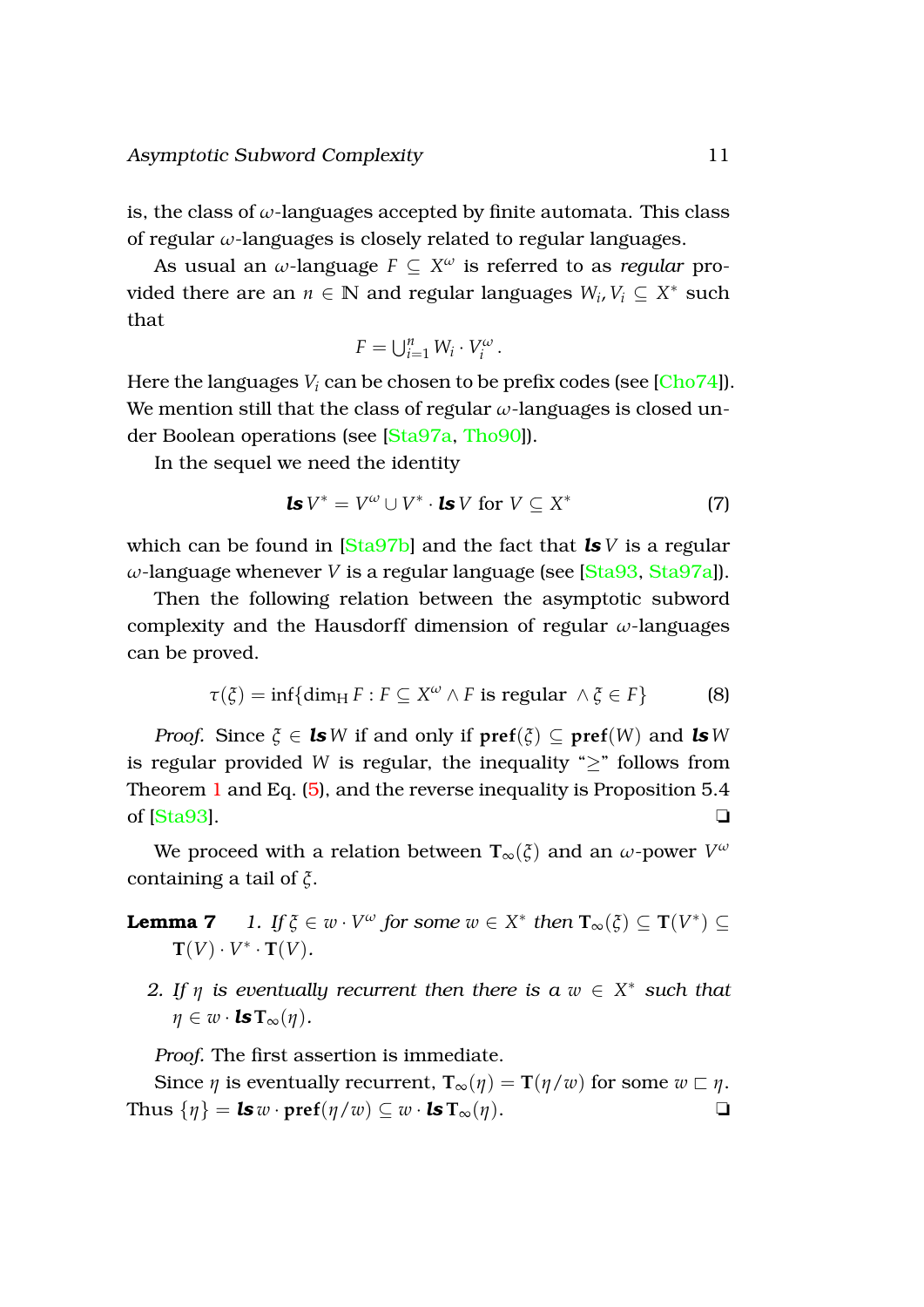<span id="page-12-1"></span>This yields an obvious upper bound on  $\tau(\xi)$  when  $\xi \in w \cdot V^{\omega}$ .

**Corollary 4** *If*  $\xi \in w \cdot V^{\omega}$  *then*  $\tau(\xi) \leq H_{T(V^*)}$ *.* 

<span id="page-12-2"></span>For regular codes  $V \subseteq X^*$  we have a stronger property.

**Theorem 2** Let  $V \subseteq X^*$  be a regular code,  $\xi \in w \cdot V^{\omega}$  for some  $w \in X^*$ *and*  $\tau(\xi) = H_{V^*}$ *. Then*  $V^* \subseteq T_\infty(\xi) = T(V^*)$ *.* 

*Proof.* The inclusion  $\mathbf{T}_{\infty}(\xi) \subseteq \mathbf{T}(V^*)$  is Lemma [7.](#page-11-0)[1,](#page-11-1) and together with  $V^* \subseteq T_\infty(\xi)$  it implies  $T_\infty(\xi) = T(V^*)$ . Thus, it remains to show *V* <sup>∗</sup> ⊆ **T**∞(*ξ*).

Assume the contrary, that is, there is a  $v_0 \in V^*$  such that  $v_0 \notin V$ **T**<sub>∞</sub>( $\zeta$ ). Since, for *n* > 0,  $V^{\omega} = (V^n)^{\omega}$  and  $V^n$  is also a regular code whenever *V* is a regular code, we may assume  $v_0 \in V$ . Set  $W := V \setminus \{v_0\}.$ 

Then  $\xi \in w \cdot W^{\omega}$ , and according to Corollary [4](#page-12-1) and Proposition [1](#page-9-2) we have  $\tau(\xi)$  < H<sub>W<sup>\*</sup></sub> < H<sub>V</sub><sup>\*</sup>. This contradicts our assumption.  $\Box$ 

## <span id="page-12-0"></span>**4.1 Eventually recurrent**  $\omega$ -words with regular  $T_{\infty}(\xi)$

Theorem [2](#page-12-2) allows us to derive conditions necessary or sufficient for an *ω*-word *ξ* with a regular language **T**∞(*ξ*) to be eventually recurrent.

The first condition is a sufficient one.

**Theorem 3** Let  $F \subseteq X^\omega$  be a regular  $\omega$ -language. If  $\xi \in F$  and  $\tau(\xi) = \dim_{\mathrm{H}} F$  *then*  $\xi$  *is eventually recurrent and*  $\mathbf{T}_{\infty}(\xi)$  *is a regular language.*

*Proof.* Since *F* is regular and  $\xi \in F$  there are a word  $w \in X^*$  and a regular prefix code  $V \subseteq X^*$  such that  $\zeta \in w \cdot V^\omega \subseteq F$ . Corollaries  $4$ and [2](#page-8-2) and Eq. [\(6\)](#page-10-3) show that  $\tau(\xi) \leq H_{V^*} = \dim_H V^\omega \leq \dim_H F$ .

Now the assertion follows with Theorem [2.](#page-12-2) <del>□</del>

<span id="page-12-4"></span><span id="page-12-3"></span>

The next two conditions are necessary ones.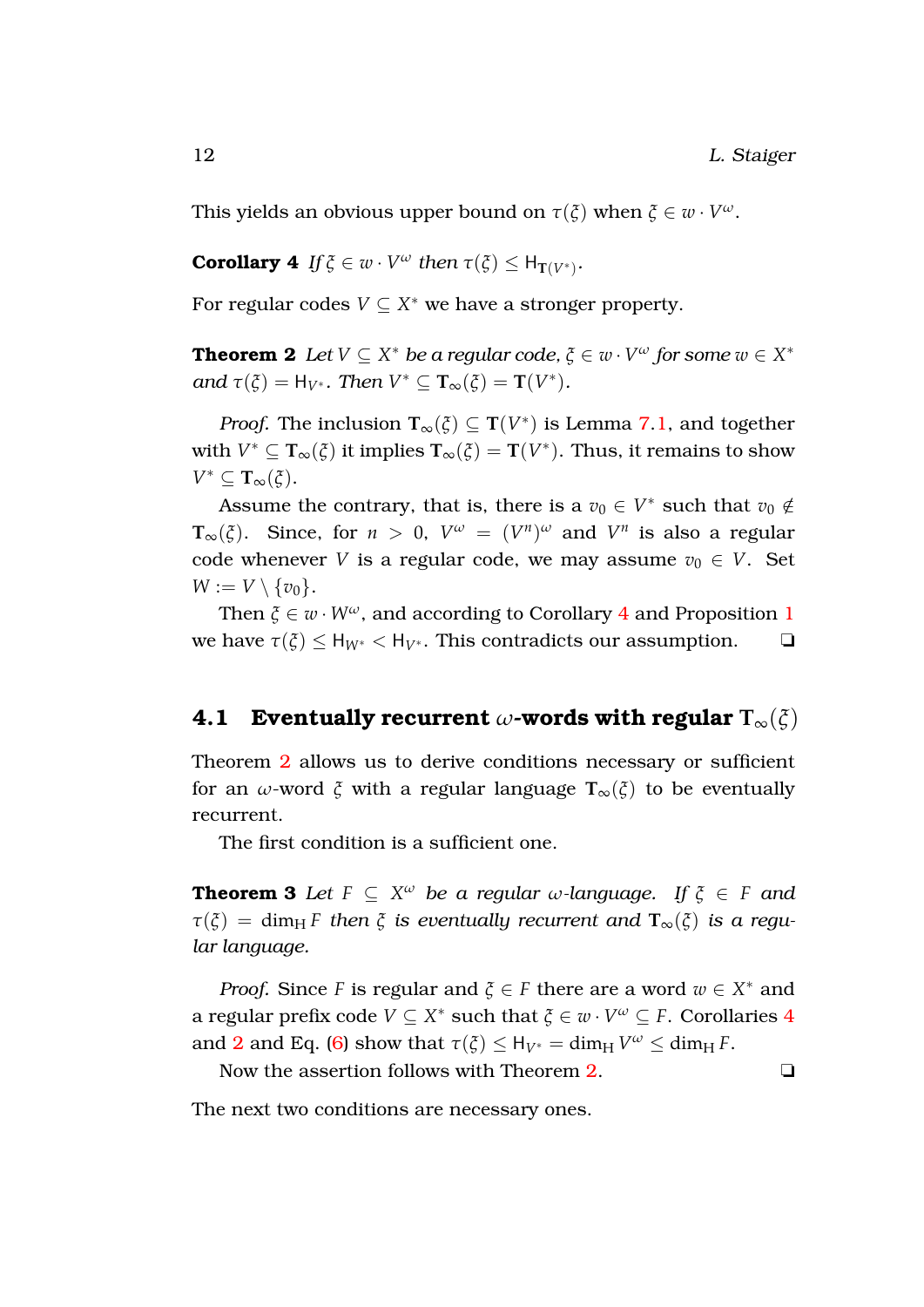Asymptotic Subword Complexity 13

**Lemma 8** *If*  $\xi$  *is eventually recurrent and*  $T_{\infty}(\xi)$  *is a regular lan* $g$ uage then there is a regular prefix code  $V\subseteq X^*$  such that  $\mathbf{T}_\infty(\xi)=0$  $\mathbf{T}(V^*)$ .

*Proof.* Lemma [7](#page-11-0)[.2](#page-11-2) shows  $\xi \in w \cdot \mathbf{ls} \mathbf{T}_{\infty}(\xi)$  for a suitable  $w \in \xi$ . By assumption, the *w*-language  $w \cdot \mathbf{ls} \mathbf{T}_{\infty}(\xi) = \mathbf{ls}(w \cdot \mathbf{T}_{\infty}(\xi))$  is regular. Thus there is a regular prefix code such that  $\xi \in w' \cdot V^{\omega} \subseteq \textbf{ls}(w \cdot w)$  $\mathbf{T}_{\infty}(\xi)$ ) and according to Theorem [2](#page-12-2) we have  $\mathbf{T}_{\infty}(\xi) = \mathbf{T}(V^*)$ . <del></del>

<span id="page-13-0"></span>Together with Lemmata [5](#page-8-1) and [3](#page-6-2) we obtain the following.

**Corollary 5** *If*  $\xi$  *is eventually recurrent and*  $T_{\infty}(\xi)$  *is a regular language then there are constants*  $c_1, c_2 > 0$  *such that*  $c_1 \cdot |X|^{\tau(\xi) \cdot n} \leq |\mathbf{T}_{\infty}(\xi) \cap X^n| \leq |\mathbf{T}(\xi) \cap X^n| \leq c_2 \cdot |X|^{\tau(\xi) \cdot n}.$ 

<span id="page-13-1"></span>The conditions in Lemma [8](#page-12-3) and Corollary [5](#page-13-0) are, however, not sufficient as will be seen in the subsequent example. To this end we derive a relation between **T**( $\zeta$ ) and **T**<sub>∞</sub>( $\zeta$ ).

 ${\bf Lemma~9\ \ }Let\ M_\xi:=\rm{Min}_{\rm infix}\big(T(\xi)\setminus T_\infty(\xi)\big)\ \textit{the set of minima w.r.t.\ to}$ *the infix relation of*  $T(\xi) \setminus T_\infty(\xi)$ *. If every*  $w \in M_\xi$  *occurs only once as*  $a$  factor in  $\xi$  then  $|\mathbf{T}(\xi) \cap X^n| \leq |\mathbf{T}_\infty(\xi) \cap X^n| + \sum_{w \in M_\xi} \max\{0,n-|w|+1\}$ 1}*.*

*Proof.* If  $v \in T(\xi) \setminus T_\infty(\xi)$  then some  $w \in M_\xi$  is a subword of  $v$ . Since *w* occurs only once as a factor in *ξ*, *v* is one of the  $|v| - |w| + 1$ factors of length |*v*| of *ξ* containing *w*. ❏

<span id="page-13-2"></span>**Example 2** Let  $V := (aa)^* \cdot ab$ . Then  $H_{V^*} = \frac{1}{2}$ . We use an enu- $\text{meration } \{v_i : i \in \mathbb{N}\} \text{ of } V^* \setminus \{e\} \text{ and set } \xi_1 := \prod_{i \in \mathbb{N}} v_i a^{2i} b. \text{ Then}$  $\mathbf{T}_{\infty}(\xi_1) = \mathbf{T}(V^*)$ ,  $M_{\xi_1} = b(aa)^*b$  and every word of  $M_{\xi_1}$  occurs only once as a factor in *ξ*1.

Using Lemma [9](#page-13-1) we calculate  $|\mathbf{T}(\xi_1) \cap X^n| \leq |\mathbf{T}_\infty(\xi_1) \cap X^n| + n^2$ , and thus the inequality of Corollary [5](#page-13-0) is satisfied although every  $\mathbf{T}(\xi_1/w) \setminus \mathbf{T}_\infty(\xi_1)$ ,  $w \in \xi_1$ , contains infinitely many words from *b*(*aa*) ∗  $b$ .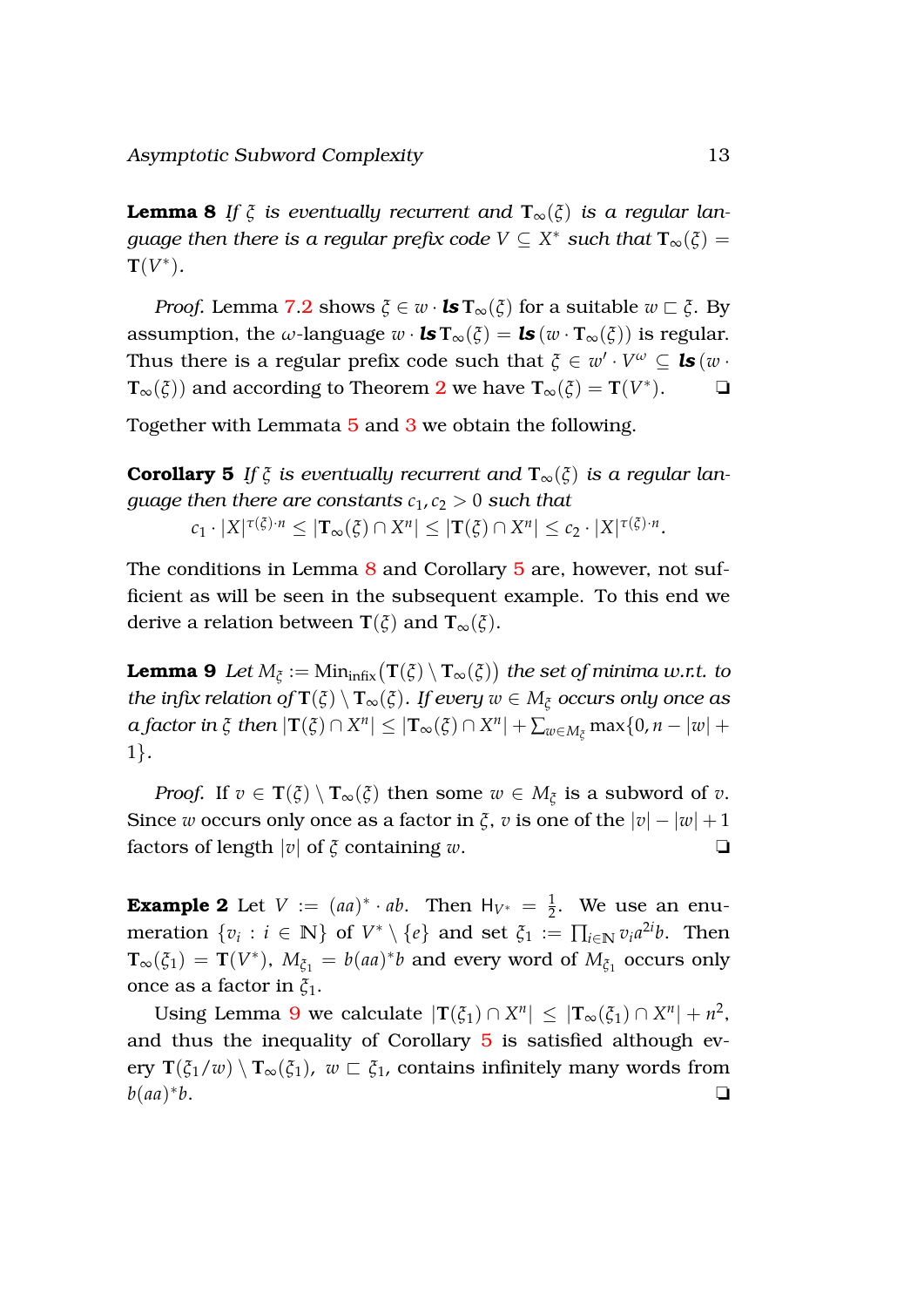It should be mentioned that the *ω*-word  $\zeta_0$  from Example [1](#page-6-3) satisfies  $\mathbf{T}_{\infty}(\xi_0) = a^*ba^* \cup a^*$ , whence  $|\mathbf{T}_{\infty}(\xi_0) \cap X^n| = n + 1$  and  $\tau(\xi_0) = 0$ . Thus Corollary [5](#page-13-0) yields another proof that  $\xi_0$  is not eventually recurrent.

#### <span id="page-14-0"></span>**4.2 A new proof of Theorem 6 of [\[Sta98\]](#page-17-0)**

<span id="page-14-1"></span>Theorem [2](#page-12-2) and Lemma [7](#page-11-0) allow us to simplify the proof of Theorem 6 in [\[Sta98\]](#page-17-0). We start with an auxiliary lemma.

**Lemma 10** *Let*  $F \subseteq X^\omega$  *be regular,*  $\xi \in F$  *and*  $\tau(\xi) = \dim_\text{H} F$ *. If*  $\eta$ *is eventually recurrent and*  $\mathbf{T}_{\infty}(\xi) = \mathbf{T}_{\infty}(\eta)$  *then there are*  $u, u' \in X^*$ *such that*  $u' \cdot (\eta/u) \in F$ *.* 

*Proof.* First Theorem [3](#page-12-4) shows that *ξ* is eventually recurrent and **T**<sub>∞</sub>( $\zeta$ ) is a regular language. Thus, for a suitable  $w \sqsubset \zeta$ ,  $F \cap w$ . *ls*  $T_{\infty}(\xi)$  is a regular language containing  $\xi$ . Consequently, there  $\alpha$  *u*'  $\subset \xi$  and a regular prefix code  $V \subseteq X^*$  such that  $\xi \in u' \cdot V^\omega \subseteq U$ *F*  $\cap$  *w* · *ls* **T<sub>∞</sub>(** $\xi$ **). Now, it suffices to prove**  $\eta \in X^* \cdot V^\omega$ **. Then**  $\eta \in u \cdot V^\omega$ and, consequently,  $u' \cdot (\eta/u) \in u' \cdot V^{\omega} \subseteq F$ .

To this end observe that in view of  $H_{V^*} = \dim_H V^\omega \ge \tau(\xi) =$ dim<sub>H</sub> *F* Theorem [2](#page-12-2) and Lemma [7](#page-11-0)[.2](#page-11-2) imply  $T(V^*) = T_{\infty}(\xi) = T_{\infty}(\eta)$ and  $\eta \in v \cdot \textbf{ls} \mathbf{T}(V^*)$  for a suitable  $v \subset \eta$ . From  $\mathbf{T}(V^*) \subseteq \mathbf{T}(V) \cdot V^*$ . **T**(*V*) and Eq. [\(7\)](#page-11-3) we obtain *ls*  $T(V^*) \subseteq T(V) \cdot V^* \cdot$  *ls*  $T(V) \cup T(V) \cdot V^{\omega}$ . Since *V* is a regular prefix code, in view of Corollary [3](#page-10-4) we have  $\dim_{\text{H}} \textbf{ls} \mathbf{T}(V) < \dim_{\text{H}} V^{\omega} = \tau(\eta)$ . This shows  $\eta \in v \cdot \mathbf{T}(V) \cdot V^{\omega}$ .  $\Box$ 

Now we can drop the assumption that  $\xi \in F$  but have to ensure that  $\xi$  is eventually recurrent and  $\mathbf{T}_{\infty}(\xi)$  is regular.

**Theorem 4** *Let F* ⊆ *X <sup>ω</sup> be regular, ξ*, *η be eventually recurrent and*  $T_{\infty}(\xi) = T_{\infty}(\eta)$  *be a regular language.* 

<span id="page-14-2"></span> $\iint \xi \in F$  *then there are*  $u, u' \in X^*$  *such that*  $u' \sqsubset \xi$  *and*  $u' \cdot (\eta/u) \in F$ *.* 

*Proof.* Since  $\zeta$  is eventually recurrent and  $\mathbf{T}_{\infty}(\zeta)$  is regular there is a  $u' \sqsubset \xi$  such that  $\xi \in u' \cdot \mathbf{ls} \mathbf{T}_{\infty}(\xi)$  and  $\mathbf{ls} \mathbf{T}_{\infty}(\xi)$  is a regular  $\omega$ -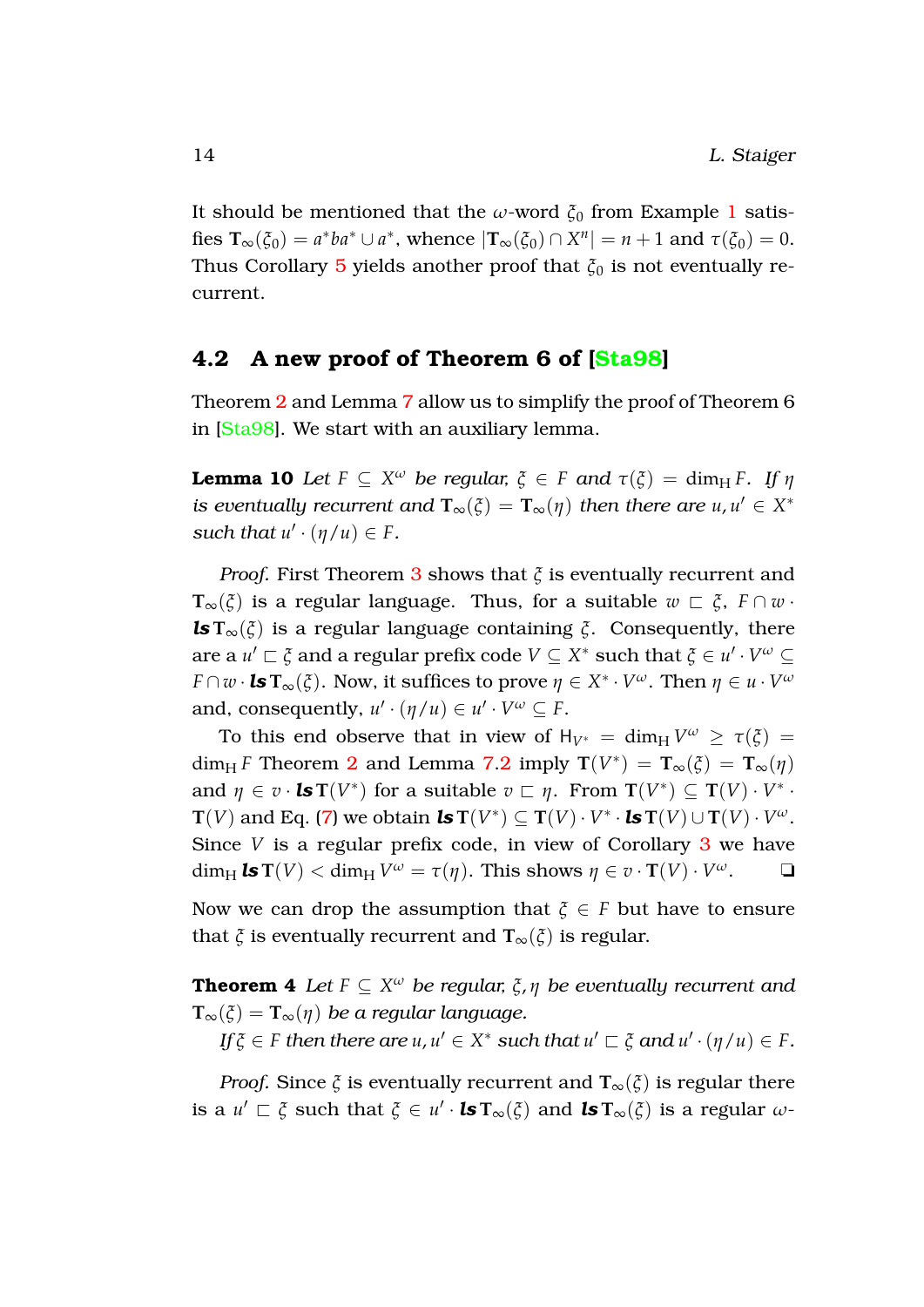language. Moreover,  $\tau(\xi) = \dim_H \textbf{ls} T_\infty(\xi)$ . Now apply Lemma [10](#page-14-1) to  $\mathbf{L}$  the *ω*-language  $F \cap u' \cdot \mathbf{ls} \mathbf{T}_{\infty}(\xi)$ .

Our Example [2](#page-13-2) shows that the assumption that  $\eta$  be eventually recurrent cannot be dropped in Theorem [4](#page-14-2) and Lemma [10.](#page-14-1) Take e.g.  $F := ((aa)^* \cdot ab)^{\omega}, \xi := \prod_{i \in \mathbb{N}} v_i \text{ and } \eta := \xi_1.$ 

# **References**

- <span id="page-15-1"></span>[AS03] Jean-Paul Allouche and Jeffrey Shallit. *Automatic sequences*. Cambridge University Press, Cambridge, 2003. Theory, applications, generalizations.
- <span id="page-15-0"></span>[BK03] Jean Berstel and Juhani Karhumäki. Combinatorics on words: a tutorial. *Bulletin of the EATCS*, 79:178–228, 2003.
- <span id="page-15-6"></span>[Cho74] Yaacov Choueka. Theories of automata on *ω*-tapes: a simplified approach. *J. Comput. System Sci.*, 8:117–141, 1974.
- <span id="page-15-2"></span>[CM58] Noam Chomsky and George A. Miller. Finite state languages. *Information and Control*, 1:91–112, 1958.
- <span id="page-15-4"></span>[Eil74] Samuel Eilenberg. *Automata, languages, and machines. Vol. A*. Academic Press [A subsidiary of Harcourt Brace Jovanovich, Publishers], New York, 1974. Pure and Applied Mathematics, Vol. 58.
- <span id="page-15-5"></span>[Fal90] Kenneth Falconer. *Fractal geometry*. John Wiley & Sons Ltd., Chichester, 1990.
- <span id="page-15-3"></span>[HPS92] Georges Hansel, Dominique Perrin, and Imre Simon. Compression and entropy. In A. Finkel and M. Jantzen, editors, *STACS 92 (Cachan, 1992)*, volume 577 of *Lecture Notes in Computer Science*, pages 515–528, Berlin, 1992. Springer-Verlag.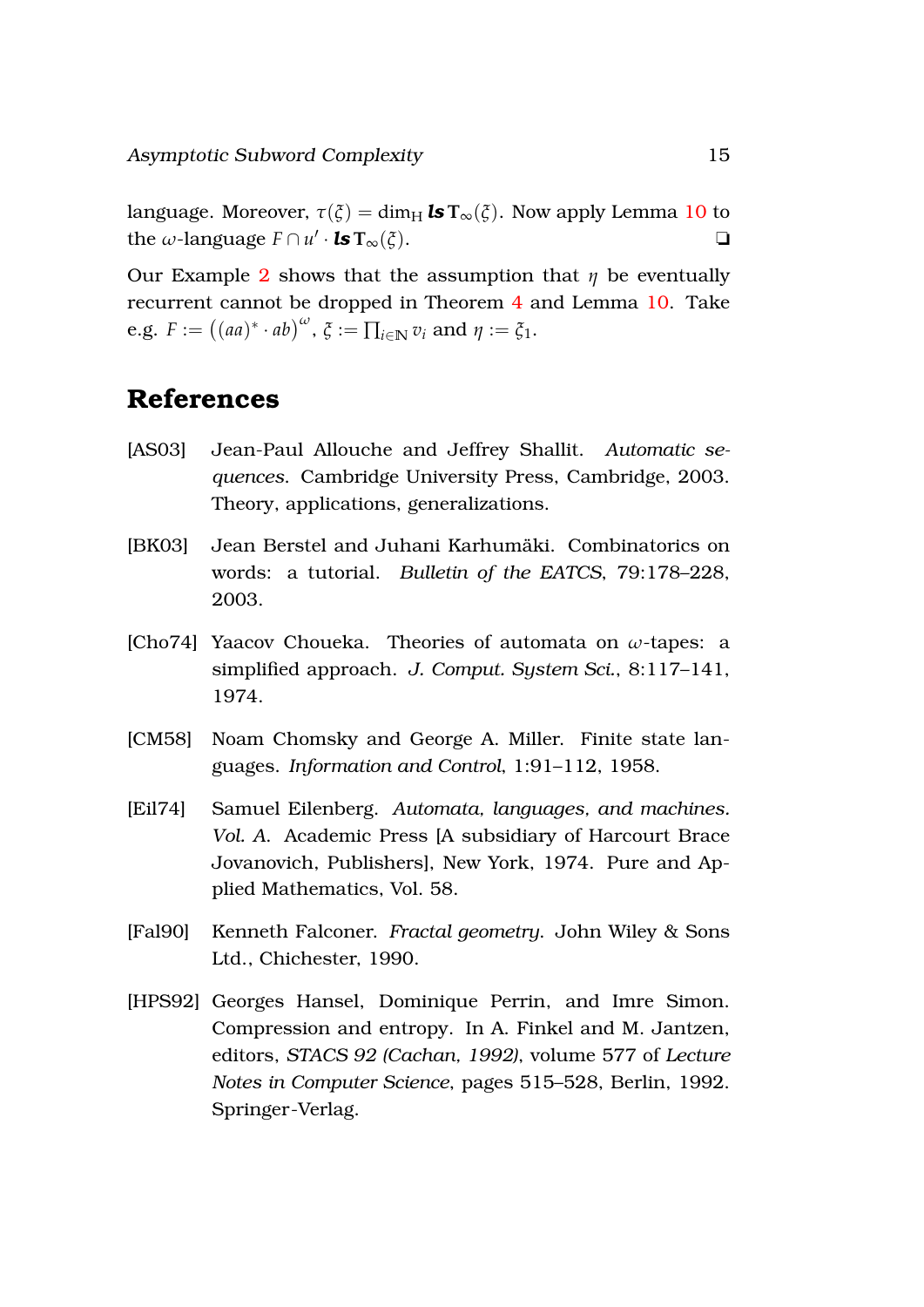- <span id="page-16-5"></span>[Kui70] Werner Kuich. On the entropy of context-free languages. *Information and Control*, 16:173–200, 1970.
- <span id="page-16-0"></span>[Mar04] Solomon Marcus. Quasiperiodic infinite words (column: Formal language theory). *Bulletin of the EATCS*, 82:170– 174, 2004.
- <span id="page-16-4"></span>[PS86] Dominique Perrin and Paul E. Schupp. Automata on the integers, recurrence distinguishability, and the equivalence and decidability of monadic theories. In *Proceedings, Symposium on Logic in Computer Science*, pages 301–304, Cambridge, Massachusetts, June 16–18 1986. IEEE Computer Society.
- <span id="page-16-1"></span>[PS10] Ronny Polley and Ludwig Staiger. The maximal subword complexity of quasiperiodic infinite words. In *Electronic Proceedings in Theoretical Computer Science*, volume 31, pages 169–176, 2010.
- <span id="page-16-3"></span>[Sem84] Aleksei L. Semenov. Decidability of monadic theories. In Michal P. Chytil, editor, *Mathematical foundations of computer science, 1984 (Prague, 1984)*, volume 176 of *Lecture Notes in Computer Science*, pages 162–175, Berlin, 1984. Springer-Verlag.
- <span id="page-16-7"></span>[Sta85] Ludwig Staiger. The entropy of finite-state *ω*-languages. *Problems Control Inform. Theory/Problemy Upravlen. Teor. Inform.*, 14(5):383–392, 1985.
- <span id="page-16-6"></span>[Sta89] Ludwig Staiger. Combinatorial properties of the Hausdorff dimension. *J. Statist. Plann. Inference*, 23(1):95–100, 1989.
- <span id="page-16-2"></span>[Sta93] Ludwig Staiger. Kolmogorov complexity and Hausdorff dimension. *Inform. and Comput.*, 103(2):159–194, 1993.
- <span id="page-16-8"></span>[Sta97a] Ludwig Staiger. *ω*-languages. In Grzegorz Rozenberg and Arto Salomaa, editors, *Handbook of Formal Languages*,